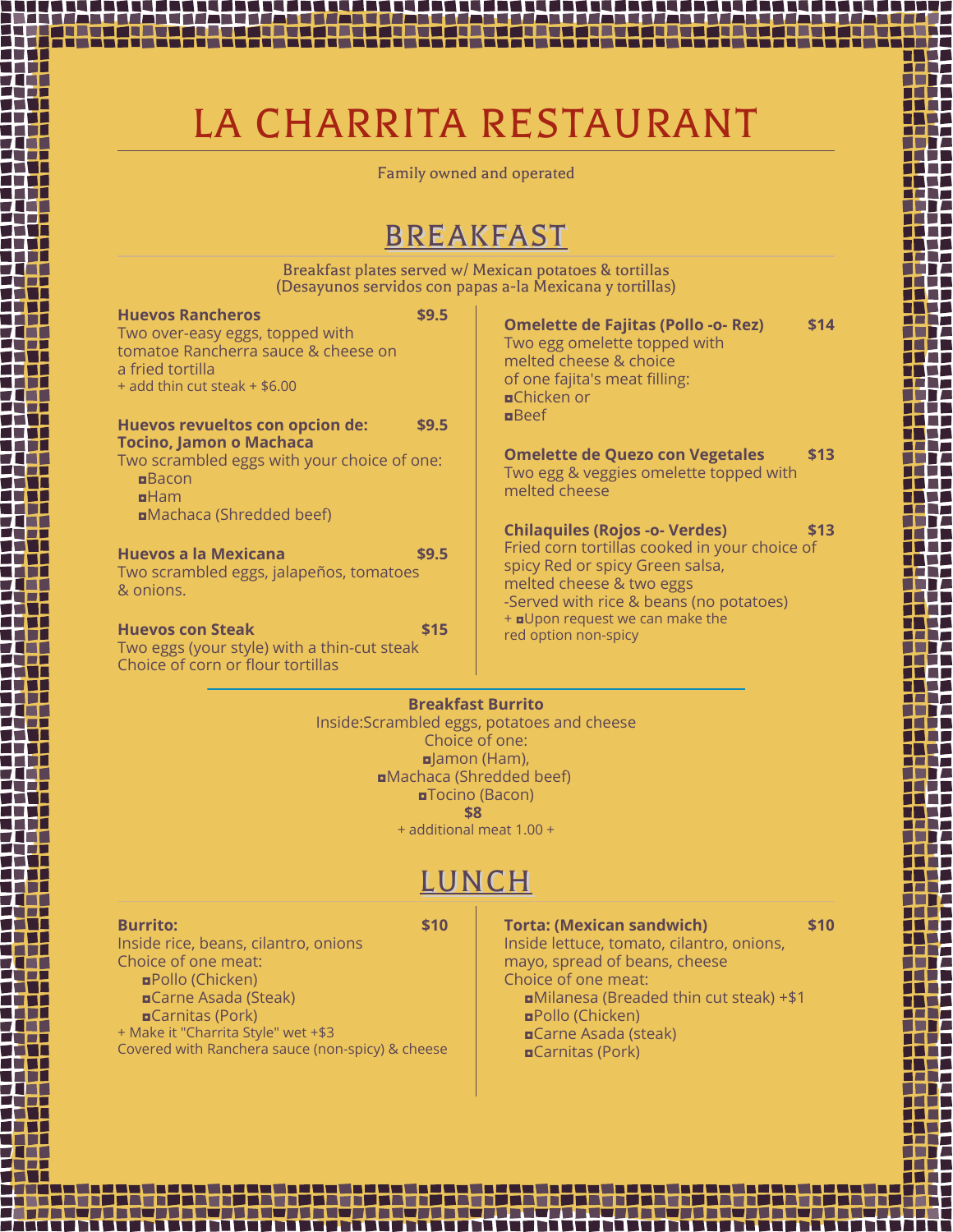| <b>Burrito "Mojado" de Chile Verde</b><br>Inside: Carnitas (pork meat) in a spicy<br>tomatillo/jalapenos salsa with rice,<br>beans, onions, potatoes & cilantro.<br>Topped with melted cheese & more<br>green salsa. | \$13 | <b>Burrito "Mojado" de Camaron -o-</b><br><b>Pezcado</b><br>Inside: Shrimp - or - Fish grilled with<br>cabbage, onions, cilantro & tomato on<br>a bed of rice. Topped with melted<br>cheese & Ranchera-sauce (non-spicy) | \$14 |  |  |
|----------------------------------------------------------------------------------------------------------------------------------------------------------------------------------------------------------------------|------|--------------------------------------------------------------------------------------------------------------------------------------------------------------------------------------------------------------------------|------|--|--|
| <b>Burrito "Mojado" Autentico</b><br><b>Vegetariano</b><br>Inside: Seasoned grilled vegetables.<br>Topped with melted cheese &<br>Ranchera-sauce (non-spicy)                                                         | \$13 | <b>Nachos Charrita</b><br>Nachos with beans, cheese,<br>pico de-gallo, avocado, jalapeños<br>+ add meat option +\$3<br><b>¤Pollo (chicken)</b><br><b>¤Carnitas (pork)</b>                                                |      |  |  |
| <b>Burrito "Mojado" de Chile Relleno</b><br>Inside: Poblano Chili-Pepper filled with<br>cheese, rice & beans. Topped with<br>melted cheese & Ranchera-sauce<br>(non-spicy)                                           | \$12 | <b>¤Carne Asada (steak)</b><br><b>Ensaladas de Pollo</b><br>House green salad with grilled chicken                                                                                                                       | \$13 |  |  |
| <b>Ensalada de Camaron</b><br>House green salad with grilled shrimp                                                                                                                                                  | \$14 |                                                                                                                                                                                                                          |      |  |  |
| DINNER PLATES                                                                                                                                                                                                        |      |                                                                                                                                                                                                                          |      |  |  |
|                                                                                                                                                                                                                      |      | All dinner plates served w/ rice & beans<br>(Platos de cena servidos con arroz y frijoles)                                                                                                                               |      |  |  |
| <b>3 Tacos Combo</b><br>Three street tacos with cilantro, onions<br>on soft corn tortillas                                                                                                                           | \$12 | <b>2 Sopes Combo</b><br>Two home-made thick fried masa shells<br>with spread of heaps letuce tomatoe cilentro                                                                                                            | \$13 |  |  |

on soft corn tortillas Choice of one meat: ◘Carne asada (steak) ◘Pollo (chicken) ◘Carnitas (pork) + .......... Individual Taco \$3 ea.

#### **2 Tacos Combo de \$12 Camaron -o- Pezcado**

Two shrimp or fish tacos on soft corn tortillas Cabbage, onions, tomatoes and cilantro + .......... Individual Taco \$4 ea.

#### **2 Tacos Dorados Combo \$12**

Two hard-shell tacos with letuce, tomatoe, cilantro, onions, cheese, non-spicy Ranchera sauce Choice of one filling: ◘Pollo (chicken) ◘Res (beef) ◘Papas (potatoes) + .......... Individual Taco \$4 ea.

### **2 Sopes Combo \$13** with spread of beans, letuce, tomatoe, cilantro, onions, cheese & non-spicy Ranchera sauce Choice of one meat: ◘Pollo (chicken) ◘Carne asada (steak) ◘Carnitas (pork) + .......... Individual Sope \$5 ea. **2 Enchiladas de Mole Combo: \$13** Two Mole sauce enchiladas topped with melted cheese Choice of one filling: ◘Pollo (chicken) ◘Quezo (cheese) + .......... Individual Mole Enchilada \$5 ea. **2 Enchiladas Combo \$12 Verdes -o- Rancheras** Two Enchiladas topped with melted cheese Choice of one sauce: ◘Spicy Green Tomatillo sauce or ◘Ranchera sauce (non-spicy tomatoe base) + Choice of one filling: ◘Pollo (Chicken)

.......... Individual Enchilada \$4.5 ea. \*Different meat options in combo plates will be charged as single/ a la-Cart items + Rice and Beans

. . . . . .

◘Quezo (Cheese)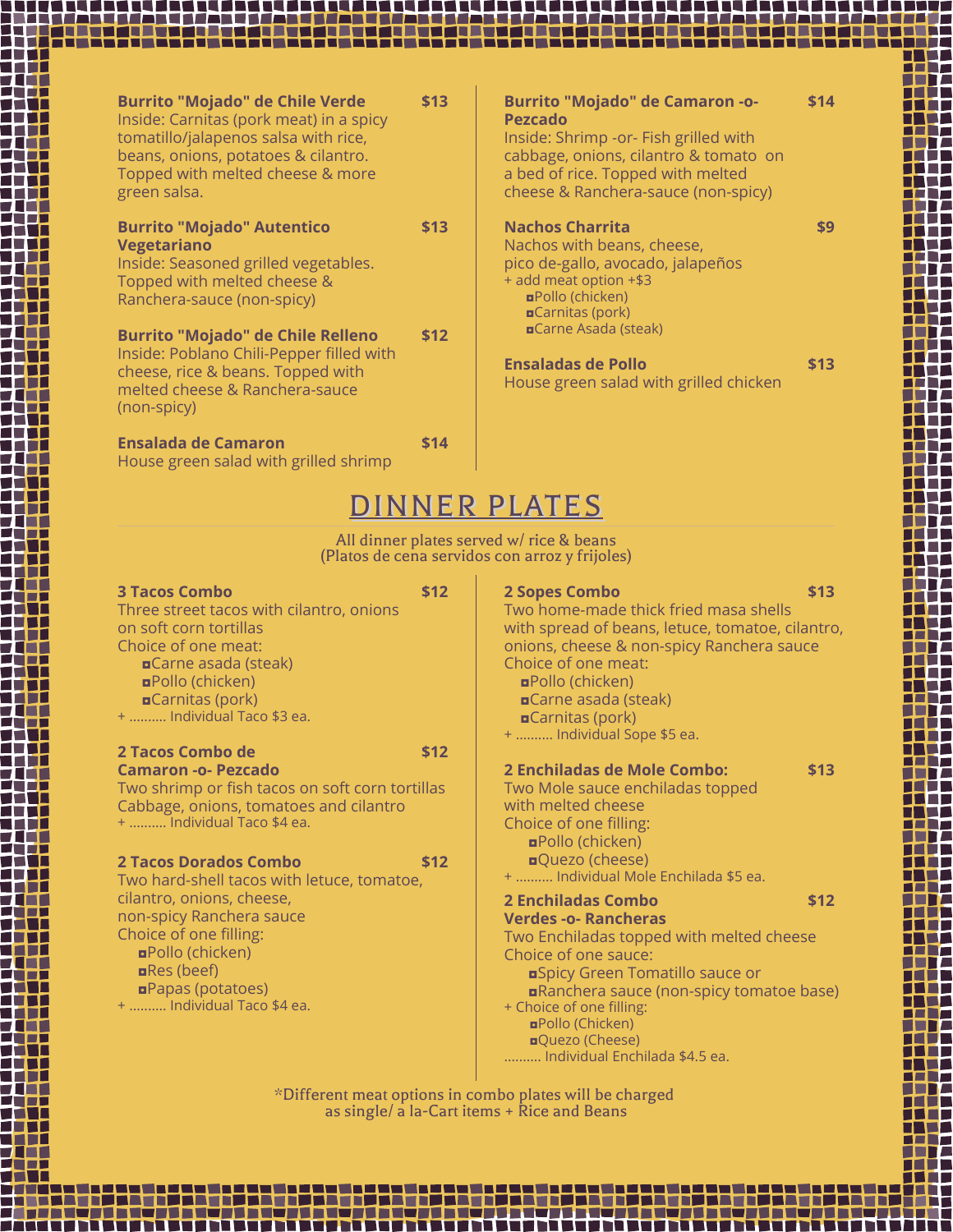| \$12<br><b>Flautas Combo</b><br>Three fried taquitos (corn tortillas) filled<br>with your choice of one meat:<br><b>¤Pollo (Chicken)</b><br><b>¤Carne de rez (Beef)</b><br>+  a la-Carte \$9 | <b>Fajitas de:</b><br>\$15<br><b>Pollo, Carne o Camaron</b><br>Sautéed seasoned fajitas bellpepers,<br>onions & a hint of orange juice<br>Choice of corn or flour tortillas<br>& choice of one:<br><b>¤</b> Chicken |
|----------------------------------------------------------------------------------------------------------------------------------------------------------------------------------------------|---------------------------------------------------------------------------------------------------------------------------------------------------------------------------------------------------------------------|
| <b>Carne Charrita</b><br>\$15<br>Thin-cut steak pieces cooked with bell pepper,<br>tomatoes, onions, bacon &<br>Toreado-Style Jalapeños + avocado tostada                                    | $B$ Steak<br>$s$ Shrimp +\$1<br>$Mixed + $3$                                                                                                                                                                        |
| Choice of corn or flour tortillas                                                                                                                                                            | <b>Birria (carne de res)</b><br>\$14<br>Beef stew meat simmered and                                                                                                                                                 |
| <b>Plato de Carne Asada</b><br>\$13<br>Thin-cut steak, grilled on top of<br>a bed of seasoned onions<br>Choice of corn or flour tortillas                                                    | slow cooked with chili peppers, spices.<br>Garnish with cilantro, lime, and onions.<br>Choice of corn or flour tortillas                                                                                            |
|                                                                                                                                                                                              | <b>Combination de Enchilada, Taco</b><br>\$16<br>y Chile Relleno                                                                                                                                                    |
| <b>Plato de Milanesa</b><br>\$15<br>Tender breaded thin-cut steak<br>Choice of corn or flour tortillas                                                                                       | Choice of one of each:<br><b>¤Enchilada Ranchera (chicken or cheese)</b><br><b>¤Soft Taco (chicken or beef) &amp;</b><br><b>¤Chile Relleno (cheese)</b>                                                             |
| <b>2 Chile Rellenos Combo</b><br>\$14                                                                                                                                                        |                                                                                                                                                                                                                     |
| Two Poblano Chili peppers filled<br>with jack cheese, dipped in our<br>homemade (egg) batter & fried<br>Choice of corn or flour tortillas<br>+  Individual Chile Relleno \$5 ea.             | <b>Pollo en Mole</b><br>\$15<br>Chicken pieces under layers of<br>delicious home-made Mole sauce<br>Choice of corn or flour tortillas                                                                               |
|                                                                                                                                                                                              | Quesadilla de Quezo combo<br>\$10<br>Large flour cheese quesadilla<br>+  a la-Carte \$7<br>+  add meat \$3                                                                                                          |

s van de 2007 gebouwerd de verskeie de volgen de viere aangeleiden van de verskeie de verskeie de verskeie geb<br>An de verskeie op de verskeie op de verskeie op de verskeie op de verskeie op de verskeie op de verskeie op de

**The Contract of the Contract of the Contract of the Contract of the Contract of the Contract of the Contract o** 

Ē.

DO

Ŧ

T T T. Ħ

iti<br>111

╋╀<del>╇</del><br>╇╄╇<br>╇╃┯<br>╇╃┹

H Ħ

┢╈╋┽<br>┢╊╅┪<br>┢╋┪┹┢<br>┹╇╈╇

 $\mathcal{L}_{\rm{max}}$ Ŧ

 $\blacksquare$ s fr Ħ 11

带

Ŧ

17

╅╅┵ 77

エ⋢

冊

₩.

**The Second Second** 扭

n a

NT. 拞

Ħ

---------------

▆▛▅ HF.

T 1

AT 1

a a fi

71 T Ŧ

П

**TALLET** Ŧ

n T

TZ

72

n T FF

ŦŦ

- 1

T Г

**Contract Contract Contract** 

**Contract Contract** 

Ξ

Γ

 $\blacksquare$ T **TELE** 

T L

**TITLE** 

Г

┱.

π

# CALDOS (HOT SOUPS)

| <b>Pozole</b><br>Pork & hominy soup                    | \$12 | <b>Caldo Mixto de Mariscos</b><br>Mixed seafood soup | \$16 |
|--------------------------------------------------------|------|------------------------------------------------------|------|
| Caldo de Pollo con verduras<br>Chicken soup w/ veggies | \$11 | <b>Caldo de Pezcado</b><br>Fish soup                 | \$14 |
| <b>Caldo de Res</b><br>Beef soup w/ veggies            | \$12 | <b>Caldo de Camaron</b><br><b>Shrimp Soup</b>        | \$14 |

---------

<del>▃▎▜▝▞▊▊▝▛▞▜▝▙▝▛▞▊▜▝▛▞▊▜▀▛▞</del>▛▛▎▋<del>▝▛▕▛▊▊▊▜▝▛▛</del>▛▛▏▜▏▜▀▛▛▜▜▀▛▀▛▜▛▜▀▛▀▛▜▛▜▀▛▀▛▜▏▜▀▛▀▛▛▏▜▀▛▀▛▀▛▜▝▛▛▛▛▛

5 = 3 % x 5 = 3 % x 5 = 3 % x